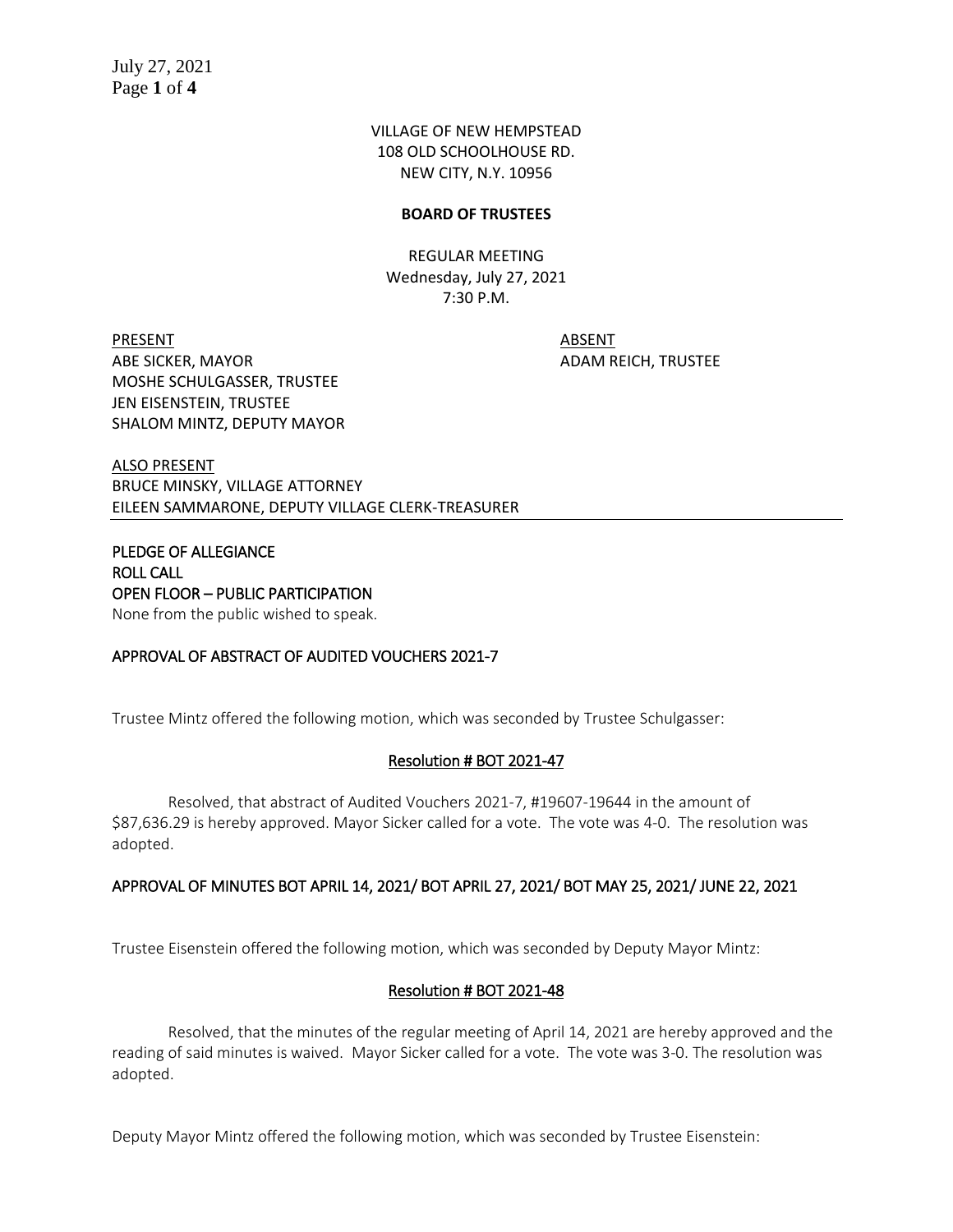# Resolution # BOT 2021-49

Resolved, that the minutes of the regular meeting of April 27, 2021 are hereby approved and the reading of said minutes is waived. Mayor Sicker called for a vote. The vote was 3-0. The resolution was adopted.

Trustee Schulgasser offered the following motion, which was seconded by Trustee Eisenstein:

# Resolution # BOT 2021-50

Resolved, that the minutes of the regular meeting of May 25, 2021 are hereby approved and the reading of said minutes is waived. Mayor Sicker called for a vote. The vote was 3-0. The resolution was adopted.

Trustee Eisenstein offered the following motion, which was seconded by Deputy Mayor Mintz

# Resolution # BOT 2021-51

Resolved, that the minutes of the regular meeting of June 22, 2021 are hereby approved and the reading of said minutes is waived. Mayor Sicker called for a vote. The vote was 3-0. The resolution was adopted.

# RESOLUTION DECLARE LEAD AGENCY ON AN AMENDMENT TO THE VILLAGE OF NEW HEMPSTEAD ZONING CODE FOR THE DESIGNATIONS ADOPTED IN THE VILLAGE OF NEW HEMPSTEAD ZONING MAP TO REFLECT WHAT WAS ADOPTED IN THE VILLAGE OF NEW HEMPSTEAD COMPREHENSIVE PLAN.

Mayor Sicker explained it is to make the changes for the Designations in the Zoning Code

Trustee Eisenstein offered the following motion, which was seconded by Deputy Mayor Mintz

# Resolution # BOT 2021-52

Resolved, that the Village Board of the Village of New Hempstead hereby declare themselves lead Agency on an Amendment to the Village of New Hempstead Zoning Code the for Designations adopted in the Village of New Hempstead Zoning Map to reflect what was adopted in the Village of New Hempstead Comprehensive Plan

# RESOLUTION AUTHORIZING THE REIMBURSEMENT TO THE FIRE INSPECTOR FOR HALF THE COST INCURRED FOR THE INSTALL OF SIRENS IN HIS VEHICLE TO BE USED ON VILLAGE CALLOUTS.

Deputy Mayor Mintz offered the following motion, which was seconded by Trustee Eisenstein;

# Resolution # BOT 2021-53

Resolved, that the Village Board here authorizes the reimbursement to the fire inspector for half the cost incurred for the Install of sirens in his vehicle to be used on Village Callouts. Mayor Sicker called for a vote. The vote was 4-0. The resolution was adopted.

### PUBLIC HEARING LOCAL LAW REGARDING TREE REMOVAL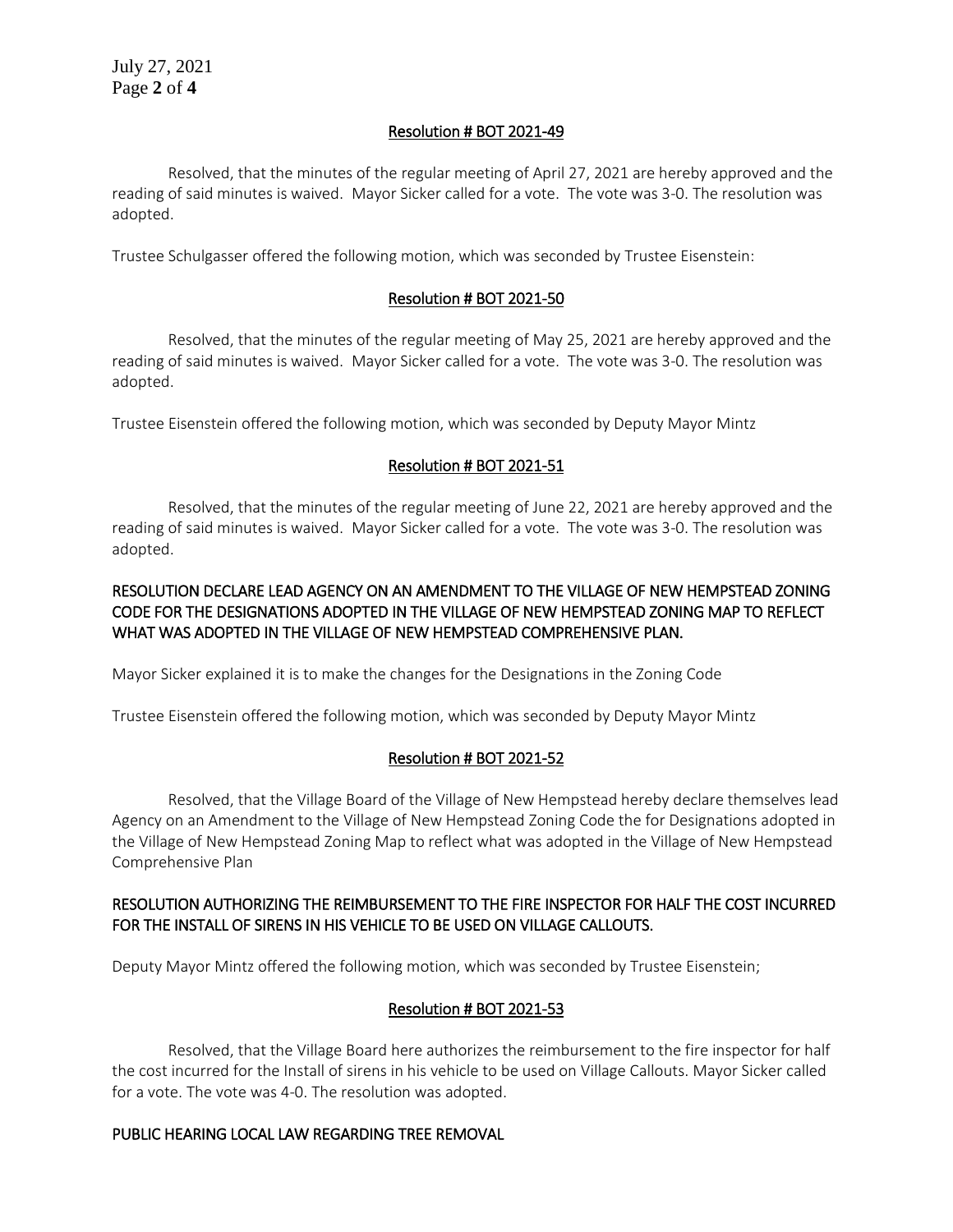July 27, 2021 Page **3** of **4**

Mayor Sicker explained it has become an issue with people cleaning up their properties and causing a drainage issues in the neighboring property so we are working on a Local Law.

Trustee Eisenstein offered the following motion, which was seconded by Deputy Mayor Mintz

### Resolution # BOT 2021-54

Resolved, that the Village Board of the Village of New Hempstead hereby declare themselves lead Agency on Local Law regarding Tree removal. Mayor Sicker called for a vote the vote was 4-0. The resolution was adopted.

Trustee Schulgasser offered the following motion, which was seconded by Trustee Eisenstein;

### Resolution # BOT 2021-55

Resolved, that the Village Board of the Village of New Hempstead hereby Adjourn the Public Hearing on a Local Law regarding Tree removal until August 24, 2021. Mayor Sicker called for a vote the vote was 4-0. The resolution was adopted.

# RESOLUTION APPROVING THE REMOVAL OF THE STOP SIGNS ON PENNINGTON WAY AFTER THE ROAD PAVING

Mayor Sicker explained there is a discrepancy in the Agenda Item. It should be Removal of the Stop Sign by Sandybrook Dr. that was placed there to stop cars from using it as a cut-thru and it doesn't seem to be doing much. A request came in to have it removed. The one on Pennington would stay and the ones on Sandybrook would be going.

Aaron Saperstein, 4 Pennington Way

Would like all three Stop Signs to stay. I feel that it does slow people down when they pass my house. Also people coming from the Park going towards Pennington really need to slow down.

Mayor Sicker explained the one by your house will be staying and we should look at the other one a little further.

### Mr. Geis, 7 Kingston Dr

Agrees with Mr. Saperstein. Even when the cars don't stop them slowdown before the stop sign. There are lots of kids playing in the streets it's important to try to prevent cars from speeding down. Even with the Yield cars were coming too quickly.

Mayor Sicker stated we will look into this further.

## RESOLUTION AUTHORIZING THE VILLAGE CLERK TREASURER TO PURCHASE QUICKBOOKS FOR THE VILLAGE OF NEW HEMPSTEADMAYORS REPORT-

 Mayor Sicker explained currently our books are handled by our CPA on his QuickBooks Account from home but we should really have our own account in office setup as requested by the auditor.